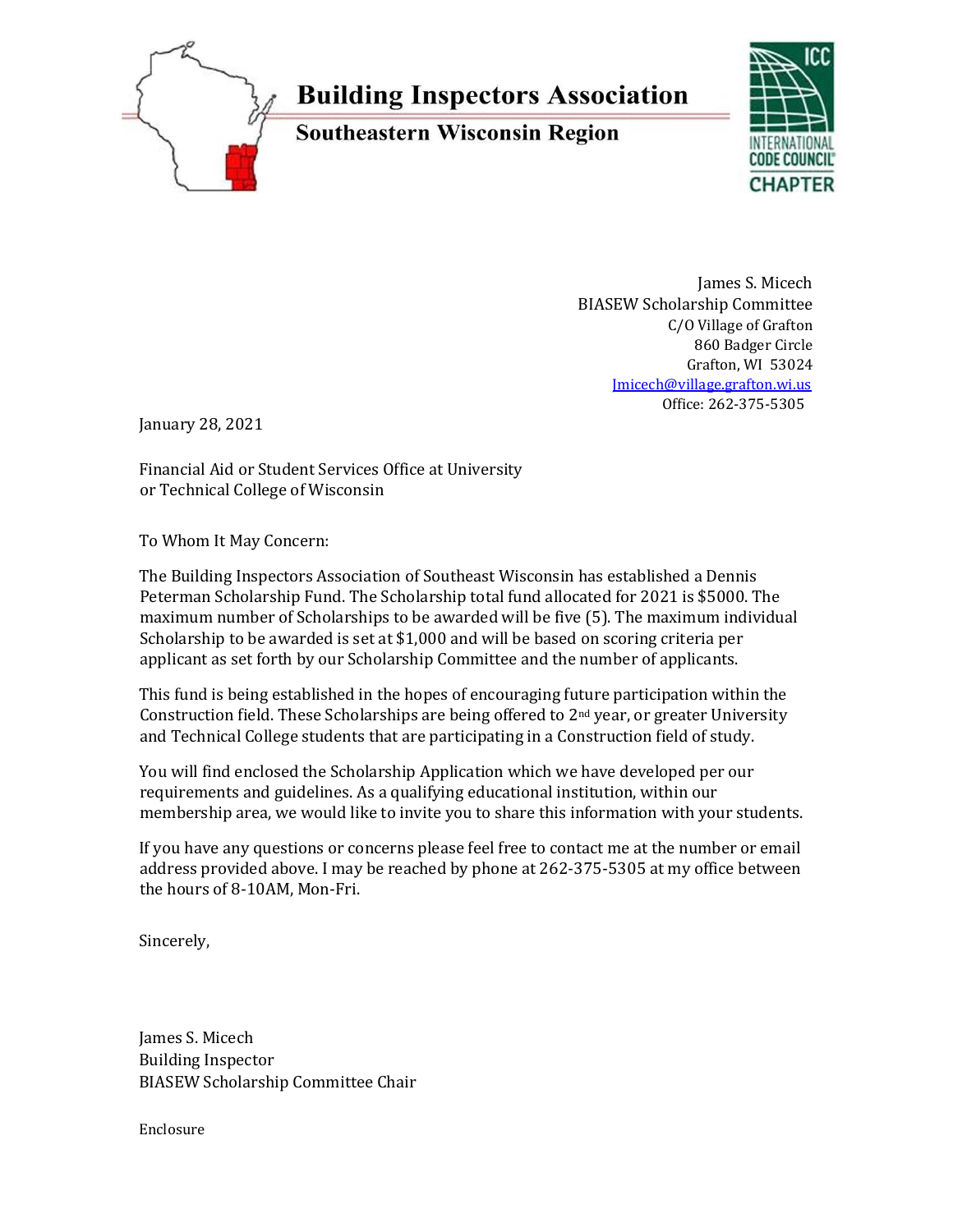

# **BIASEW SCHOLARSHIP GUIDELINES**

The number of scholarships to be awarded each year will vary depending upon the number of successful applicants selected by the BIASEW Membership Committee.

# **Amount of each scholarship:**

- **O** \$1,000 maximum per recipient
- O \$5,000 total per year

## **Qualifications:**

Must be entering second year, or greater, of college. Must be enrolled in a construction related field of study. Must be enrolled in a technical or four-year College/University in the State of Wisconsin.

Must be a full-time student.

Scholarship must be used at a technical or four-year College/University in the State of Wisconsin

Each applicant is eligible to receive the BIASEW Scholarship for their  $2^{nd}$  year, or greater, of college. Applicants must reapply each year.

## **Application Procedure:**

Applicant must complete the BIASEW Scholarship Application and return it to the Membership Committee chairperson by the due date (**see application**).

## **Selection Procedure:**

The Membership Committee, as appointed by the current BIASEW president, will select recipient(s) from applications meeting the requirements.

# **Scholarship Administration:**

- $\div$  Scholarship monies will be awarded after the recipient presents proof of enrollment and/or official class schedule to the BIASEW Membership Committee.
- $\triangle$  A check will be made directly to the student and school they are attending. The recipient must submit all necessary information to the BIASEW Membership Committee as so to ensure that the check is sent to the correct place. BIASEW will not be responsible for checks sent to the wrong campus, office, etc.
- $+$  If tuition has already been paid in full by other means scholarship payment may be made to the student upon receipt of documentation of payment.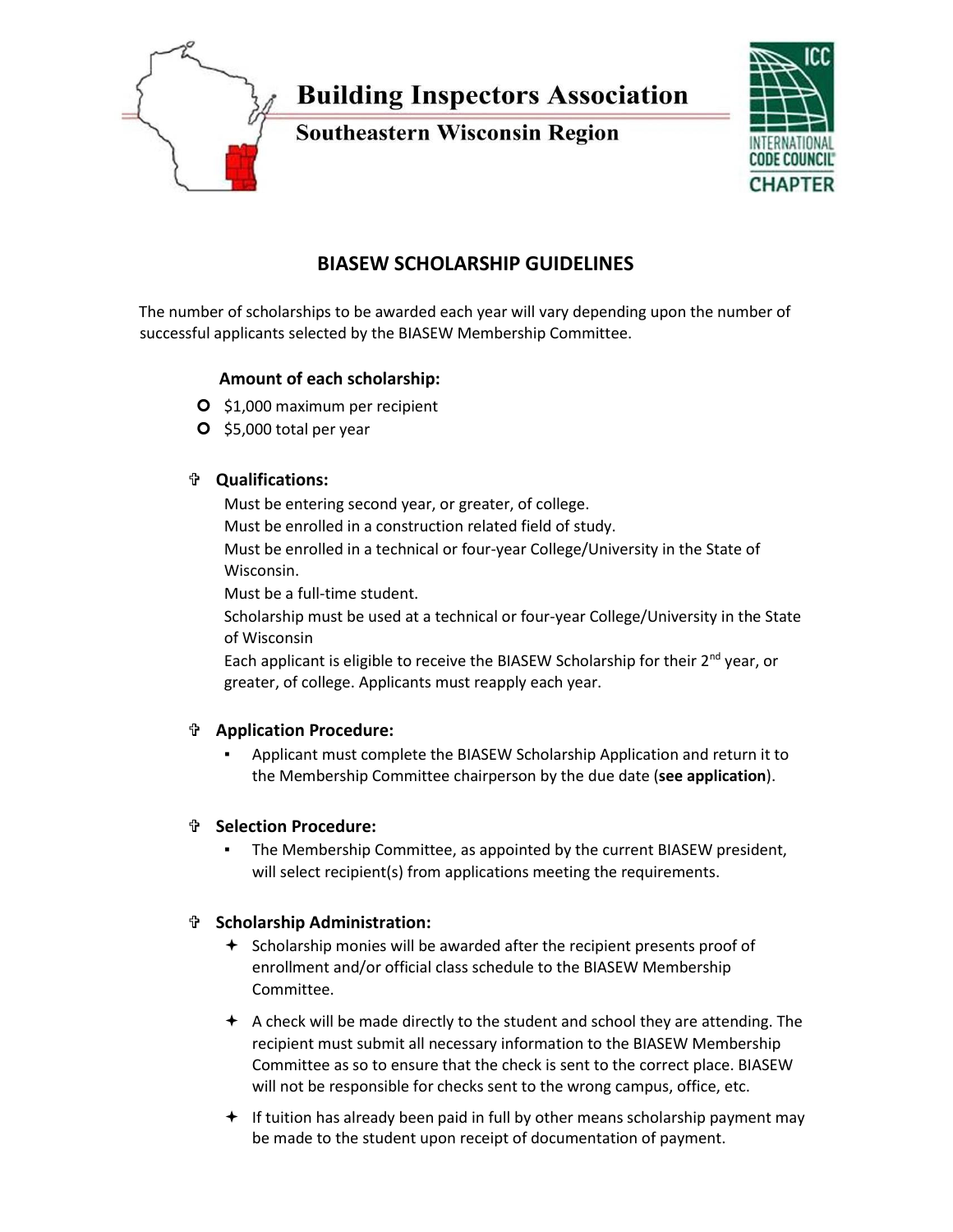

# **2021 BIASEW Dennis Peterman Scholarship Application**

**BIASEW may award up to 5 Scholarships annually to qualifying applicants that are Second (2nd) Year students, with a GPA of 2.0 that are in a Construction field of study.** 

Scholarship amounts will be determined by the number of scholarships awarded. Individual scholarships will not exceed \$1,000. Current annual funding is \$5,000 for all scholarships.

## **Please Complete All Items Part One: Personal Information**

|                    | First                                                                                                                                                                                                                          | Middle | Last                               |                        |    |
|--------------------|--------------------------------------------------------------------------------------------------------------------------------------------------------------------------------------------------------------------------------|--------|------------------------------------|------------------------|----|
|                    |                                                                                                                                                                                                                                |        |                                    |                        |    |
|                    | Home Address: North American State of the Address of the Address of the Address of the Address of the Address of the Address of the Address of the Address of the Address of the Address of the Address of the Address of the  |        |                                    |                        |    |
|                    | City                                                                                                                                                                                                                           | State  |                                    | Zip                    |    |
|                    | Are you, or do you have a parent or grandparent that is, a BIASEW member?                                                                                                                                                      |        |                                    | Yes                    | No |
| If Yes<br>$\equiv$ |                                                                                                                                                                                                                                |        |                                    |                        |    |
|                    |                                                                                                                                                                                                                                |        |                                    |                        |    |
|                    |                                                                                                                                                                                                                                |        |                                    |                        |    |
|                    |                                                                                                                                                                                                                                |        |                                    |                        |    |
|                    | Please attach a copy of the Course/Program synopsis.<br>Course of Study: Course of Study:<br>(Must be a Construction field of study to qualify for scholarship)                                                                |        |                                    | (minimum 2.0 required) |    |
|                    | Current Accredited College/University Attended:                                                                                                                                                                                |        | Current Level/Grade: _____________ |                        |    |
|                    |                                                                                                                                                                                                                                |        |                                    |                        |    |
|                    |                                                                                                                                                                                                                                |        |                                    |                        |    |
|                    | City                                                                                                                                                                                                                           | State  |                                    | Zip                    |    |
|                    | Proposed Accredited College/University to be attended: Level/Grade: ____________<br>(If different from current listed above)                                                                                                   |        |                                    |                        |    |
|                    |                                                                                                                                                                                                                                |        |                                    |                        |    |
|                    | Address: Note and the set of the set of the set of the set of the set of the set of the set of the set of the set of the set of the set of the set of the set of the set of the set of the set of the set of the set of the se |        |                                    |                        |    |
|                    | City                                                                                                                                                                                                                           | State  |                                    | Zip                    |    |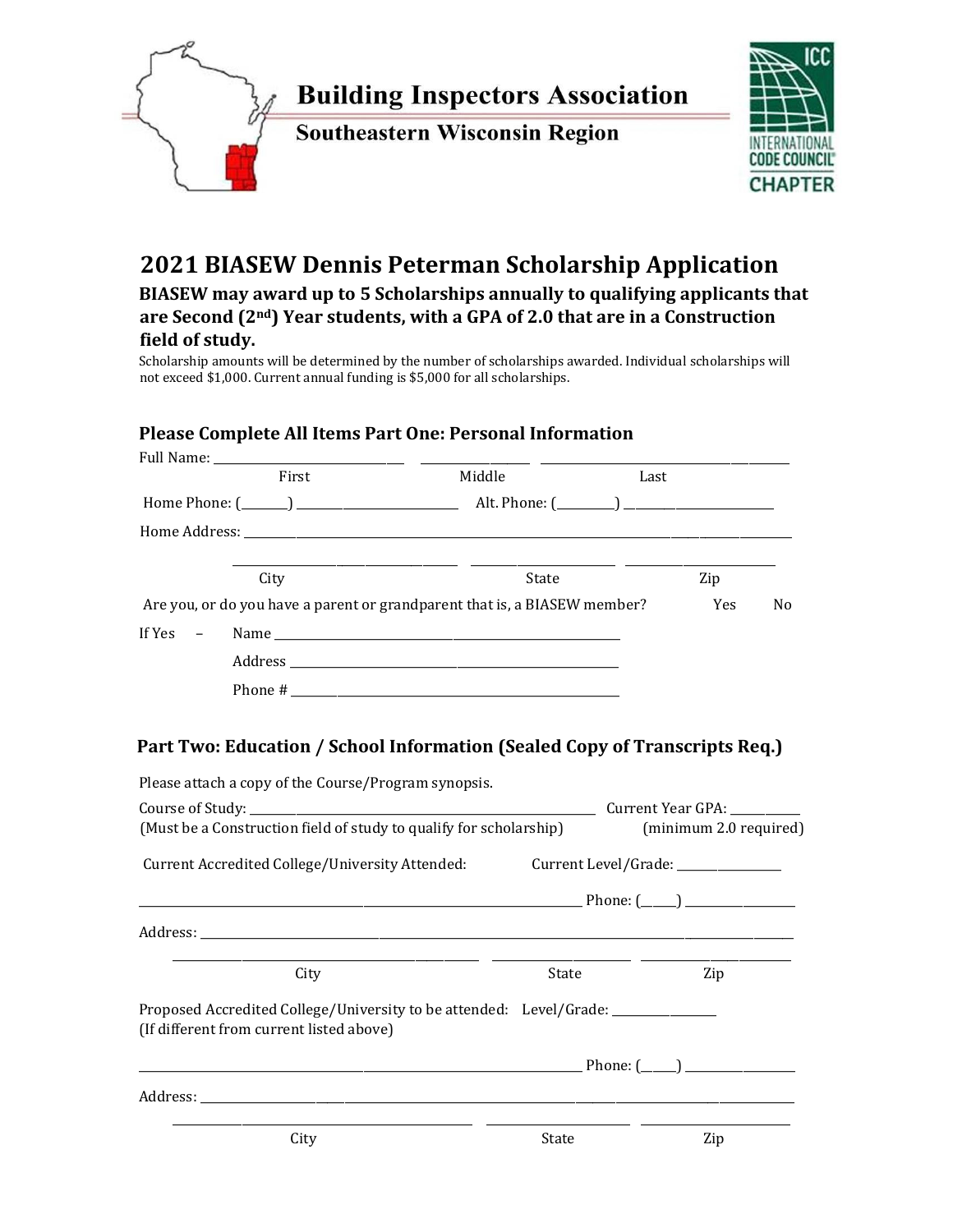



Part Three: Extra-Curricular Information (if additional space is needed attach an additional page) School Organizations or Groups (ie: FFA, Spirit, Band, Science Club and Community Organization):

Leadership Positions held (ie: School or Clubs):

Volunteer Work/Community Involvement:

Other Organizations (ie: 4-H, Cub/Boy/Girl Scouts)

Awards of Merit (ie: School, 4-H, etc)

Any additional information you would like to add for consideration:

# **Part Four: Letters of Reference**

Attach three (3) letters of reference from teachers/professors, counselors, community leaders, employers or clergy - individuals that are of no relation to the applicant.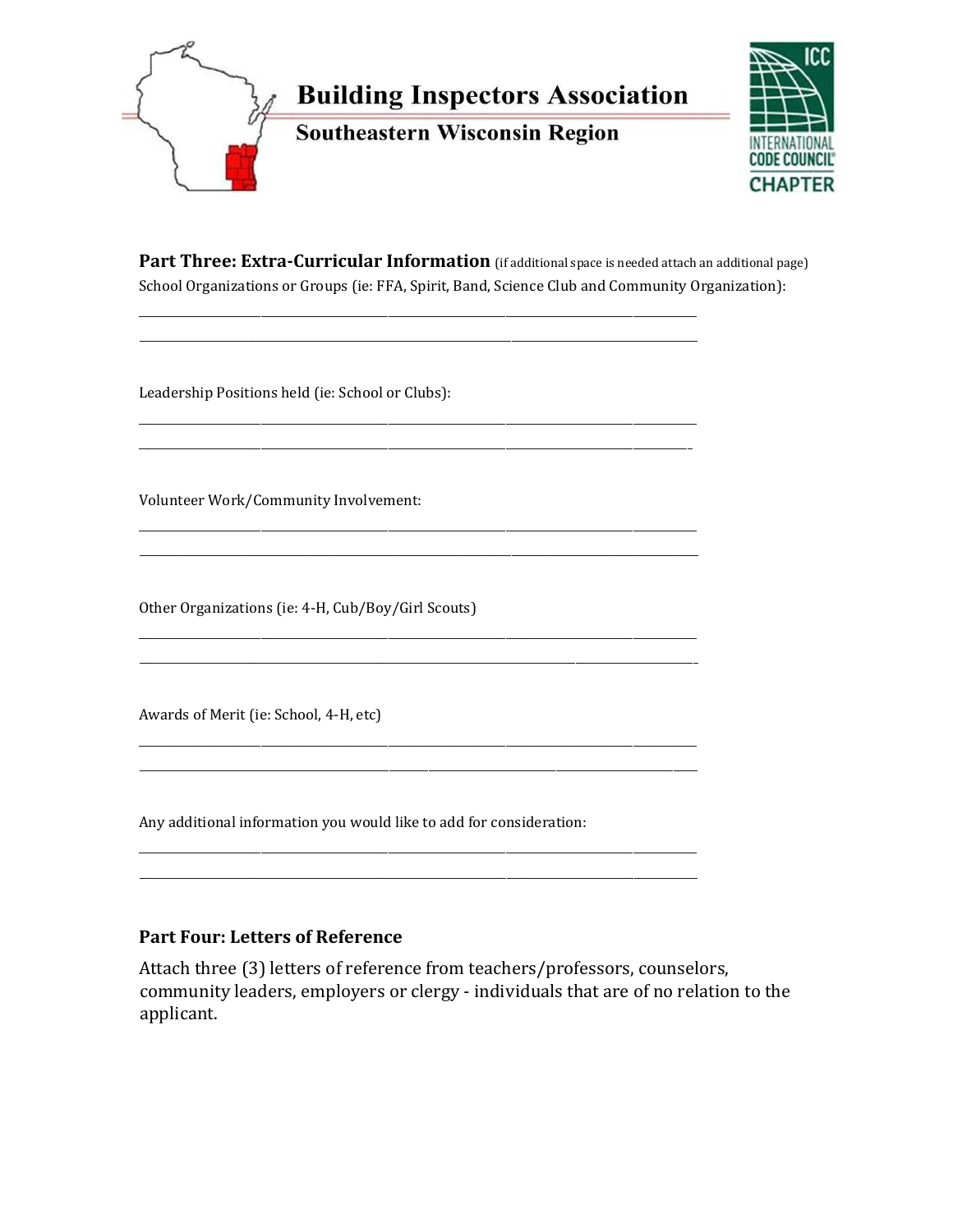

**Part Five: Essay** 

Essays should be typed, double-spaced and included with the application form. Each essay should be 350 to 500 words in length total. In your essay you are asked to:

# **Describe your career dreams or goals, and why you have chosen to pursue a career in the building and construction field.**